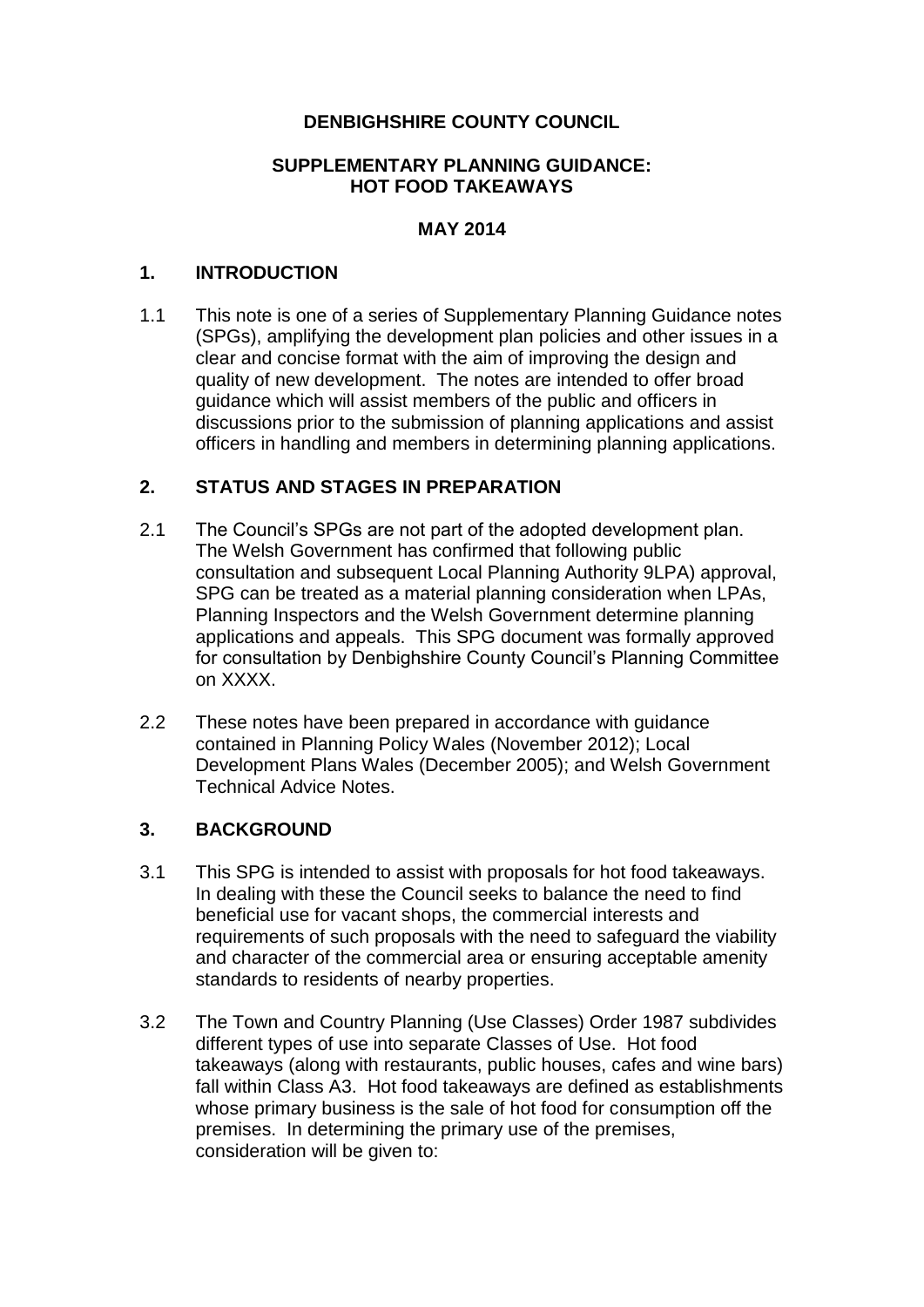- The proportion of space designated for food preparation and other servicing in relation to designated customer circulation space
- The number of tables or chairs to be provided for customer use.
- 3.3 The table below provides examples of the shop types that would normally be considered as hot food takeaways. However, this list is not exhaustive.

| Examples of hot food takeaway<br>shop types | Examples of shop types not<br>considered as hot food takeaways |
|---------------------------------------------|----------------------------------------------------------------|
| Chicken shops                               | <b>Restaurants</b>                                             |
| Fish and chip shops                         | Cafes                                                          |
| Pizza shops                                 | <b>Public houses</b>                                           |
| Kebab shops                                 | Wine bars                                                      |
| Chinese, Indian or other                    | Night clubs                                                    |
| takeaway shops                              |                                                                |
| Drive-through premises                      |                                                                |

## **4. PLANNING POLICY**

- 4.1 Potential applicants should refer to refer to policies RD 1 and PSE 8 of the Council's Local Development Plan (LDP) which outlines the general policies and criteria under which such proposals are determined. The broad aims of these policies, in respect of hot-food takeaways, are:
	- To enhance the vitality and viability of town centres  $\bullet$
	- To prevent an unacceptable imbalance of retail and non-retail uses
	- To locate hot-food takeaways where they maintain the viability and character of the surrounding area.

# **5. GENERAL LOCATION**

- 5.1 In assessing the suitability of the location of proposals, the following guidance will apply:
	- Generally such proposals are acceptable in defined town centres subject to their satisfying the criteria in LDP policy PSE 8.
	- Hot food takeaways may also be considered acceptable outside of defined town centres (and within development boundaries). However the Council will ensure that the number and concentration of such units does not detract from the function, character and attractiveness of the centre.
	- Particular care needs to be exercised in locating such uses in or near primarily residential areas, including residential accommodation above or adjacent to the proposal.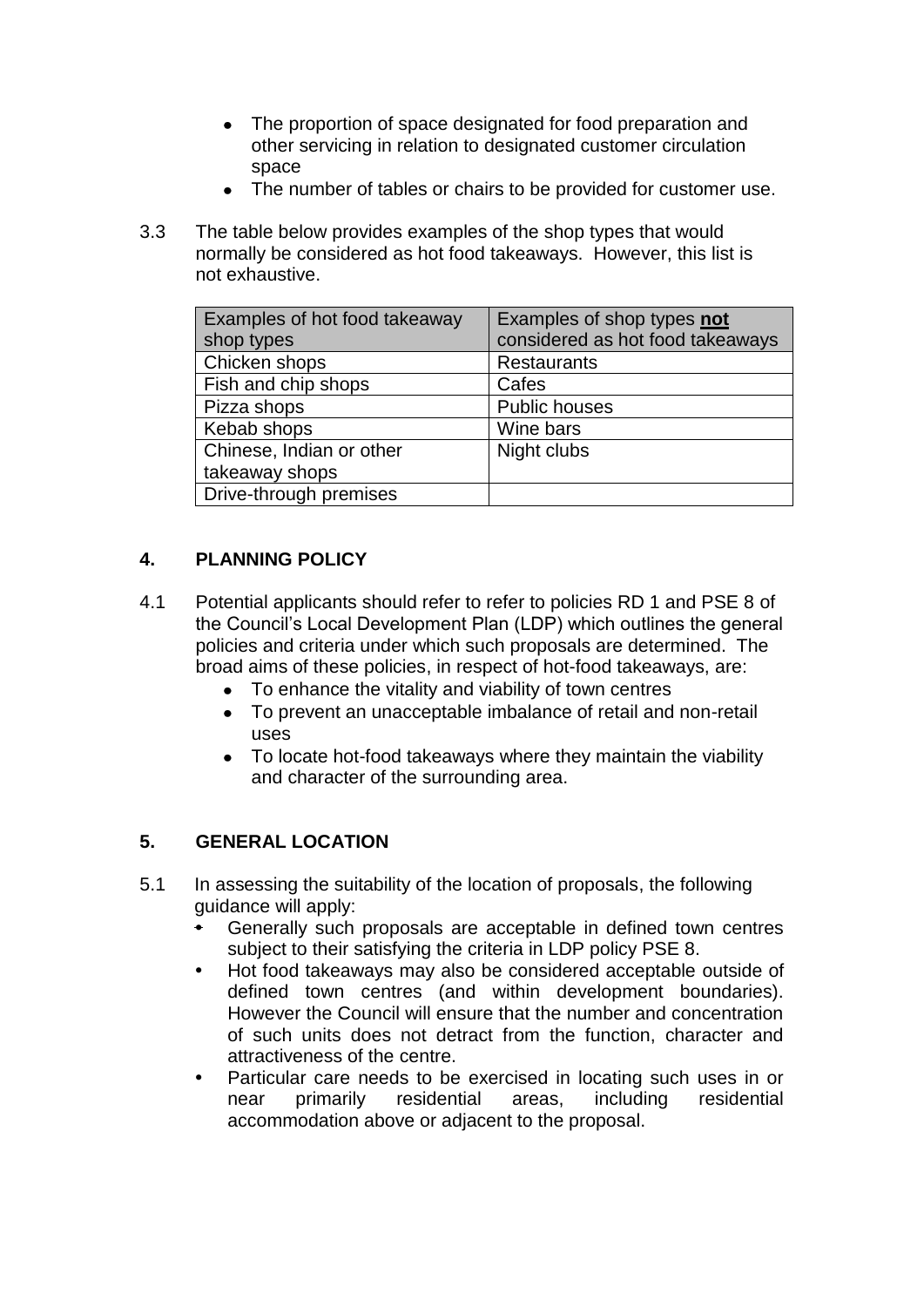- 5.2 **Proposals for new hot food takeaways will not be allowed within 400 metres of the boundary of a school or tertiary college**. The close proximity of such outlets to schools can tempt children to consume cheap energy-dense and nutrient-poor foods. The Welsh Health Survey (2012) found that 34% of children in Wales are overweight or obese, which has significant implications for long-term health and associated costs to health services.
- 5.3 The Healthy Eating in Schools (Wales) Measure 2009 places a duty on Local Authorities and school's governing bodies to take action to promote healthy eating by pupils. This is supported by the 'Appetite for Life' guidelines on food and nutrition standards in schools, which can be undermined by the provision of hot food takeaway outlets close to schools. NICE public health guidance 'Prevention of cardiovascular disease' (2010) and the 'All Wales Obesity Pathway' (2010) also recommend that Local Authorities should limit the number of fast food outlets in specific areas, such as close to schools.

## **6. OTHER CONSIDERATIONS**

- 6.1 Having established the general suitability of the location in policy terms the other main issues in relation to hot food takeaways can be summarised as follows:
	- Noise and disturbance:
	- Concentration / clusters of similar uses;
	- Hours of opening;
	- Traffic, Parking and Access;
	- Smells, and;
	- **.** Litter.

The majority of these concerns can be mitigated by condition and careful thought to the location and operation of the takeaway use.

#### 6.2 **Noise and Disturbance**

- Takeaways generate frequent comings and goings of customers, whether by foot or by car.
- Such activity may generate noise that becomes a nuisance from customers congregating on the street, car doors slamming and car radios where the proposed use is located in a primarily residential area, although problems may arise where the use is located in a town centre with flats above.
- For the above reasons, planning permission is generally not granted in primarily residential areas.
- Adequate noise insulation measures will need to be undertaken to the walls and ceiling of the property, before the use commences.

## 6.3 **Concentration / Clusters of Similar Uses**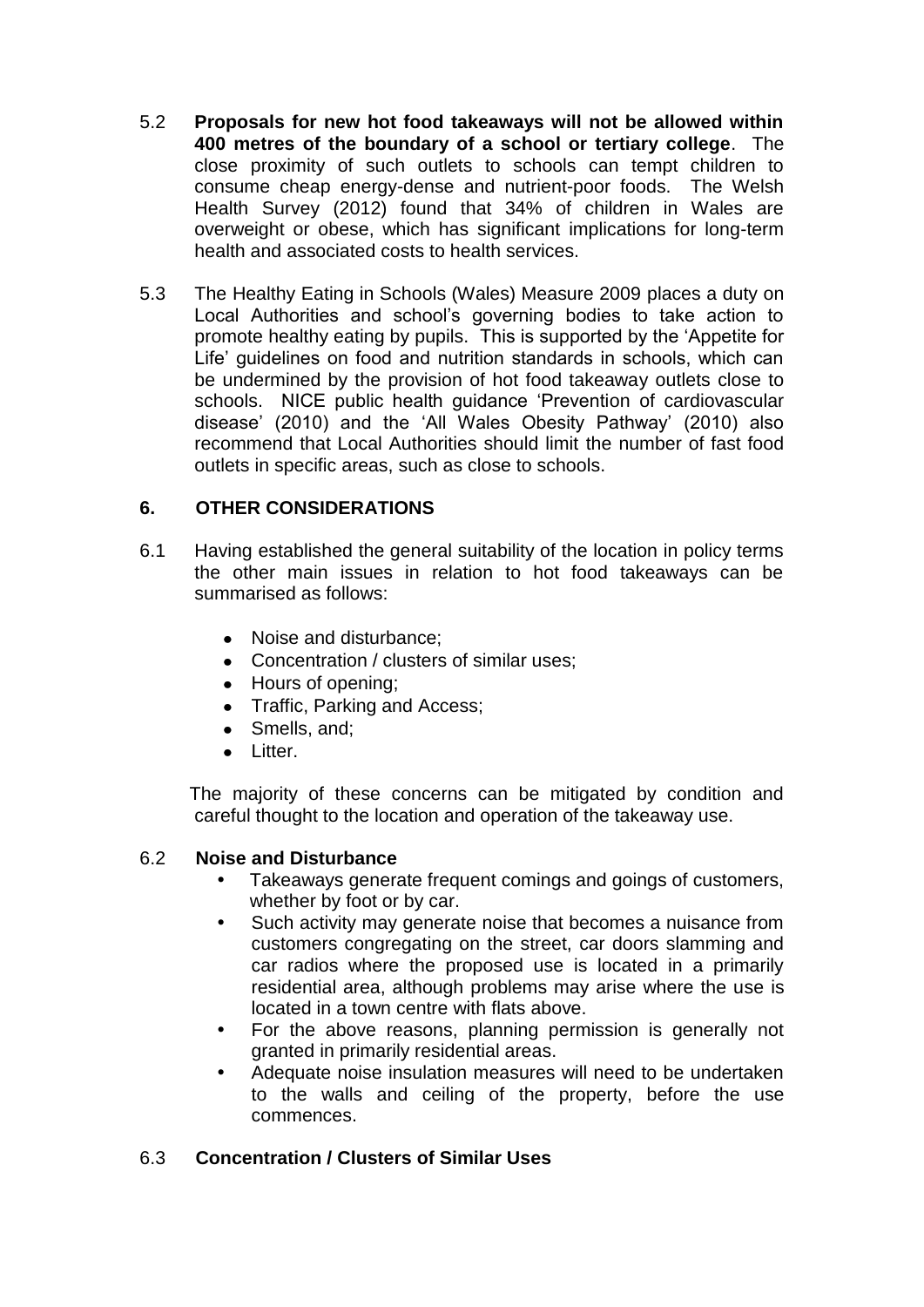- Generally across the County these uses are dispersed. However, there are pockets where there is concentration of such uses, including premises (pubs/clubs/restaurants) which have a distinctive character and late night opening. Different considerations may apply here in respect of additional uses and opening hours.
- Concentrations or clusters of such uses should be avoided as they often have an adverse impact on the character of an area.

## 6.4 **Hours of Opening**

- Whereas most businesses usually operate from approximately 9.00 a.m. to 5.30 p.m., hot food takeaways tend not to open until lunch time and owners may request that the premises be permitted to remain trading until the early hours of the following morning.
- It is often necessary to use planning conditions to limit the opening hours to minimise disturbance to the surrounding community. However, one set of time limits would not be appropriate throughout the County because areas vary so much. An application must be determined on its own merits. It may be acceptable for proposed hot food takeaways in areas where late night opening occurs to remain trading until midnight or beyond. Other town centres/locations should be more controlled, whereas proposals which have residential properties in the vicinity should not remain trading until late evening in the interests of the amenity of local residents.

#### 6.5 **Traffic, Parking & Access**

- Hot food takeaways located in the larger town centres will probably attract a large number of customers by foot. However, those on main routes out of towns and in local shopping parades or village centres will attract a large proportion of car-borne customers requiring short stay parking very close to the property. Properties outside town centres should, therefore, have a readily accessible vehicular parking area in close proximity to the site (e.g. lay-by to the front). A rear service yard or a public car park some distance away is unlikely to be used and properties on double yellow lines outside town centres are normally unsuitable.
- Adequate visibility for cars entering and leaving the premises will be required and proposals at or near junctions especially traffic controlled junctions are unlikely to be supported, especially if there are no off-street parking or servicing arrangements.

#### 6.6 **Smells**

- Cooking smells from takeaways can cause amenity problems for nearby residents
- Problems relating to smells should be mitigated by the installation of suitably designed extraction facilities.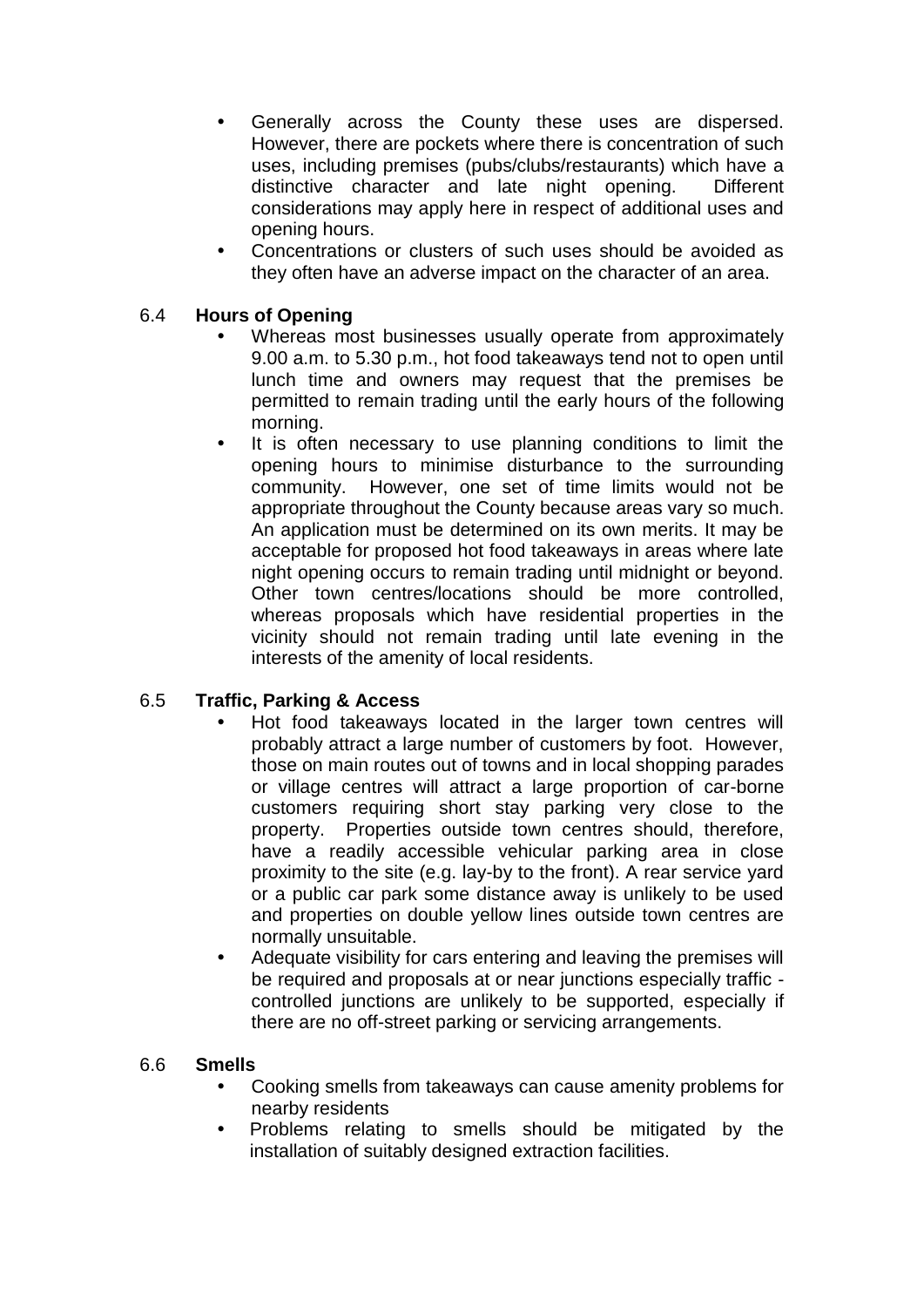- The actual design will vary from premises to premises, but all should be located to the rear of the property, with a colour and design such that the unit does not appear as an incongruous feature in the street scene. It is normally considered that modern equipment, combined with high level ventilation is adequate to reduce smell nuisance to tolerable levels except in the most sensitive of location.
- A condition requiring that a scheme for the extraction of cooking odours be approved by the local planning authority, and that the equipment be installed prior to the use commencing, will be attached to planning approval. The use of charcoal filters will not be acceptable.
- Where practicable and especially in conservation areas or on listed buildings, a flue liner inside an existing chimney should be used.

### 6.7 **Litter**

- However careful the owner/operator, hot food takeaways have a tendency to generate litter. Whilst this is essentially outside his/her control the proprietor should make every effort to keep the area around the premises litter-free. A legal agreement to that effect is one solution, perhaps offered by the developer, for example some larger national chains.
- Where appropriate, a condition to require the operator to provide (at his/her expense) containers for the deposit of litter, in accordance with details to be submitted to the Local Authority, will be attached to planning approval.

## **7. PLANNING PERMISSION**

7.1 Hot food takeaways (along with restaurants, public houses, cafes and wine bars) fall within Class A3 which allow the use of a property for the sale of food or drink for consumption off the premises. Hence, it would be possible to change a property currently selling one type of hot food, e.g. fish and chips, to one selling a different type of hot food, e.g. Chinese take-away, without requiring planning permission. However, if it is intended to use a property as a hot food take-away which is currently not used for that purpose then a change of use planning application will be required. Operators of bakery shops and sandwich shops which sell a small proportion of hot food would not normally be required to apply for planning permission as a hot food take-away, depending on the scale of the operation.

## **8. OTHER LEGISLATION**

8.1 Proposals will also require any approvals under other legislation e.g. Environmental Protection, and Building Regulations. Applicants must ensure compliance with these requirements.